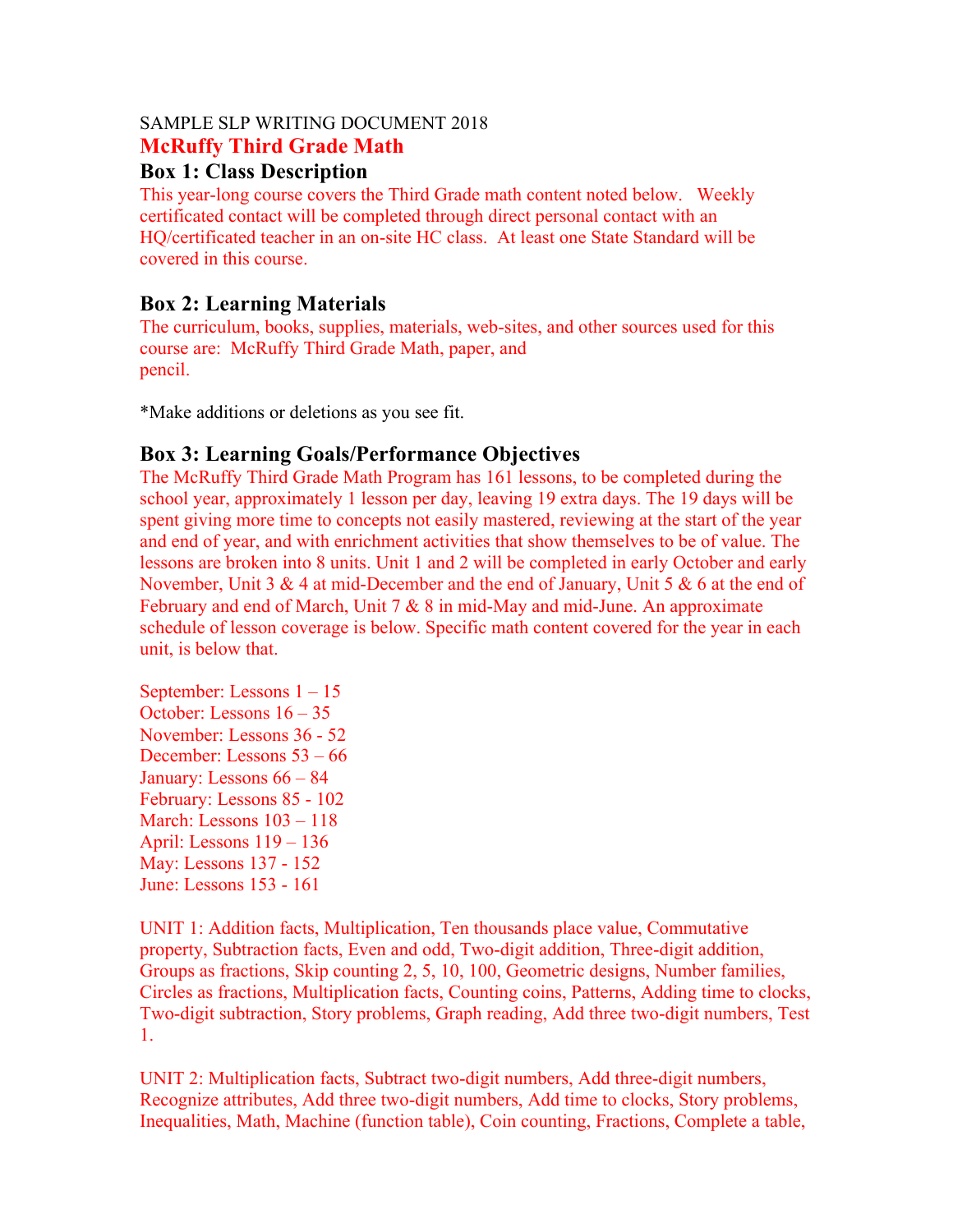Measuring centimeters, Cardinal points, Multiple operation problems., Place value, Patterns, Interpret graph, Subtaction facts, Geometric designs, 3 Dimensional shape names, Estimating halves, Symmetry, Skip count 1000, Test 2.

UNIT 3: Fractions, Reading clocks, Skip counting, Subtraction skills, Addition (multiple numbers), Subtraction two three-digit, Centimeters, Thermometer, Inequalities, Coin counting, Calculator skills, Story problems, Roman numerals, Missing multipliers, Compare groups, Perimeter, Area, Multiplication, Math Machine, Place value, Geometric designs, Add & Subtract monetary amounts, Test 3.

UNIT 4: Multiply by 10, Area & perimeter, Missing multipliers, Division terms, Division, Graphing, Roman numerals, Coin counting, Subtraction fact review, Add & subtract fractions, Subtract time, Identify shapes, Geometric designs. Multiple operation problems, Inequalities, Story problems, Collect data, Add & subtract monetary amounts, Attributes, Coordinates (letter, number), Test 4.

UNIT 5: Division, Clock reading, Math Machine, Coin counting, Multiplication, Number Patterns Inches and Centimeters, Story problems, Addition, Attributes, Multiple operations, Inequalities, Geometric designs, Add & Subtract fractions, Rounding to 100, Coordinates, Creating a graph, Estimate addition and subtractions, Thermometers, Division with remainders, Roman numerals, Calendar, Test 5.

UNIT 6: Division, Coin counting, Math Machines, Coordinates, Geometric designs, Graphing, Story problems, Inequalities, Choosing measuring device, Add & subtract monetary amounts, Regroup minutes as hours and minutes, Recognize sequences in designs, Write coordinates, Make rules for number groups, Multiply 3-digit numbers by 1-digit, Compare fractions, Complete a table, Associative property, Estimate times, Find missing signs, Fractions on a ruler, Write story problems, Multiplying 2 two-digit numbers, Test 6.

UNIT 7: Add & subtract five-digits, Decimals tenths, Time, Multiply two-two-digit numbers, Match patterns, Round to 100, Math Machine, Inequalities, Add and subtract time, Multiply four-digit numbers by one-digit, Thermometers, Coordinates (number, number), Multiple operations, Venn diagrams, Story problems, Graphs, Geometric designs, Compare fractions, Division, Make change, Add & subtract decimals, Time to minute, Missing signs, Match patterns, Roman numerals, Symmetry, Test 7.

UNIT 8: Add & subtract multiple numbers, Roman numerals, Convert units, Compare fractions, Round dollars, Estimate time, Symmetry, Story problems, Making change from up to \$100, Compare degrees C and F, Multiplication, Division, Graphing, Division with bracket, Decimals hundredths, Geometric designs, Attributes, Place value to millions, Test 8.

#### **Box 4: Learning Activities**

Each day the student will complete a math lesson. They will have a new lesson/concept/learning explained, demonstrated/taught. They'll complete practice problems to ensure understanding of content. They will have independent